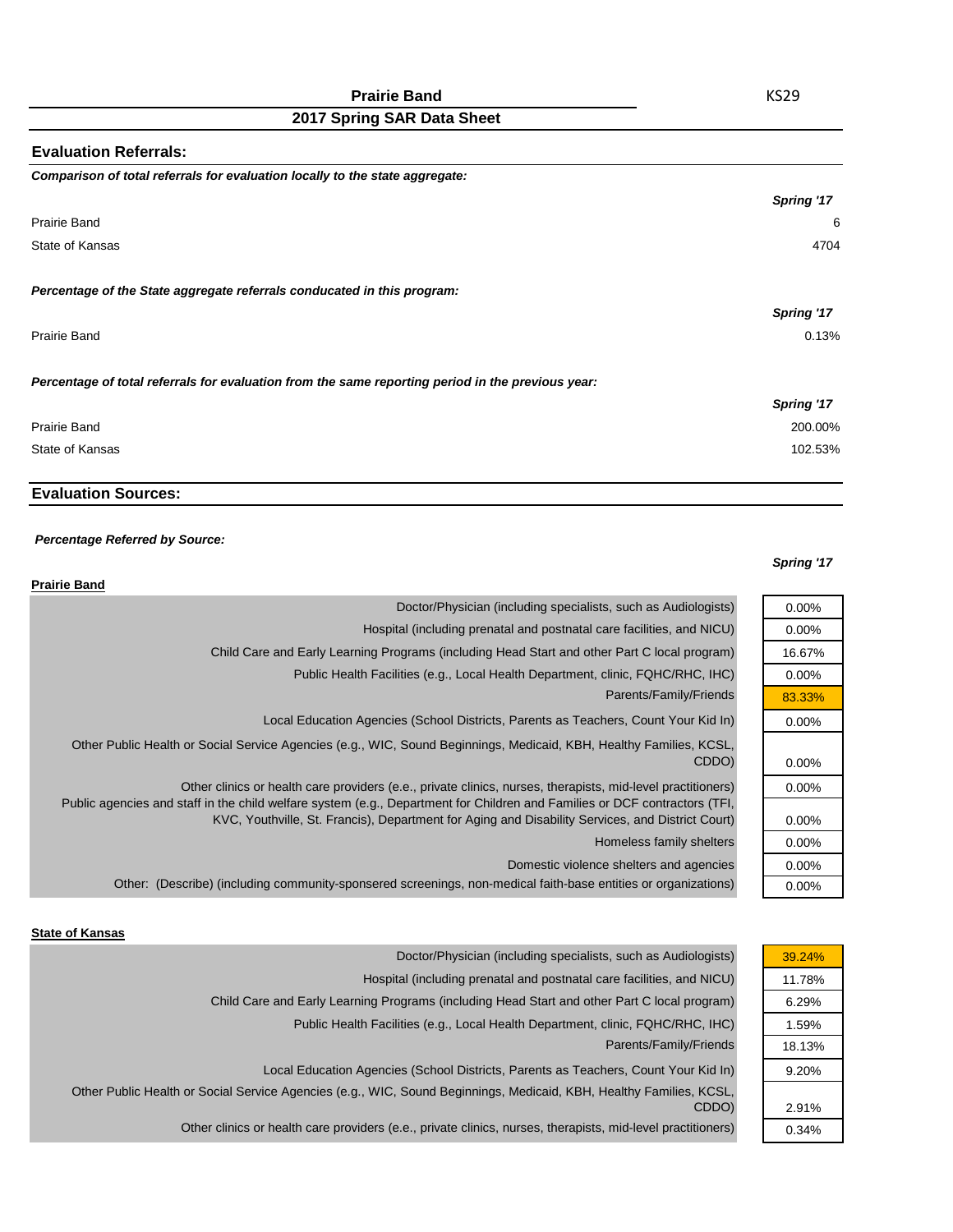| KVC, Youthville, St. Francis), Department for Aging and Disability Services, and District Court)<br>Homeless family shelters | 7.99%<br>0.02% |
|------------------------------------------------------------------------------------------------------------------------------|----------------|
| Domestic violence shelters and agencies                                                                                      | 0.00%          |
|                                                                                                                              |                |
| Other: (Describe) (including community-sponsered screenings, non-medical faith-base entities or organizations)               | 2.49%          |
| Total referred but not evaluated:                                                                                            |                |
|                                                                                                                              | Spring '17     |
| <b>Prairie Band</b>                                                                                                          | 3              |
| State of Kansas                                                                                                              | 1583           |
| Percentage of referrals that were not evaluated:                                                                             |                |
|                                                                                                                              | Spring '17     |
| <b>Prairie Band</b>                                                                                                          | 50.00%         |
| State of Kansas                                                                                                              | 33.65%         |
| Percentage of reasons for not completing evaluations:                                                                        |                |
|                                                                                                                              | Spring '17     |
| Prairie Band                                                                                                                 |                |
| <b>Family Declined</b>                                                                                                       | 0.00%          |
| Moved                                                                                                                        |                |
| Could Not                                                                                                                    | 0.00%          |
| Locate Family                                                                                                                | 0.00%          |
| In Process                                                                                                                   | 100.00%        |
| Other                                                                                                                        | 0.00%          |
|                                                                                                                              |                |
| State of Kansas                                                                                                              |                |
| <b>Family Declined</b>                                                                                                       | 24.64%         |
| Moved                                                                                                                        | 3.60%          |

**Timelines:**

### *Percentage of referrals not meeting seven-day timeline:*

|                                                               | Spring '17        |
|---------------------------------------------------------------|-------------------|
| Prairie Band                                                  | 0.00%             |
| State of Kansas                                               | 0.00%             |
| Percentage of IFSPs not developed within the 45-day timeline: | <b>Spring '17</b> |
| Prairie Band                                                  | 0.00%             |
| State of Kansas                                               | 19.17%            |

Could Not

Locate Family 22.17%

In Process  $\frac{49.59\%}{0.00\%}$ 

 $0.00%$ 

# **Local Program Proportionate Size Comparison:**

| <b>Six-Month Cumulative Count</b> |            |
|-----------------------------------|------------|
|                                   | Spring '17 |
| Prairie Band                      | 10         |
| State of Kansas                   | 7314       |